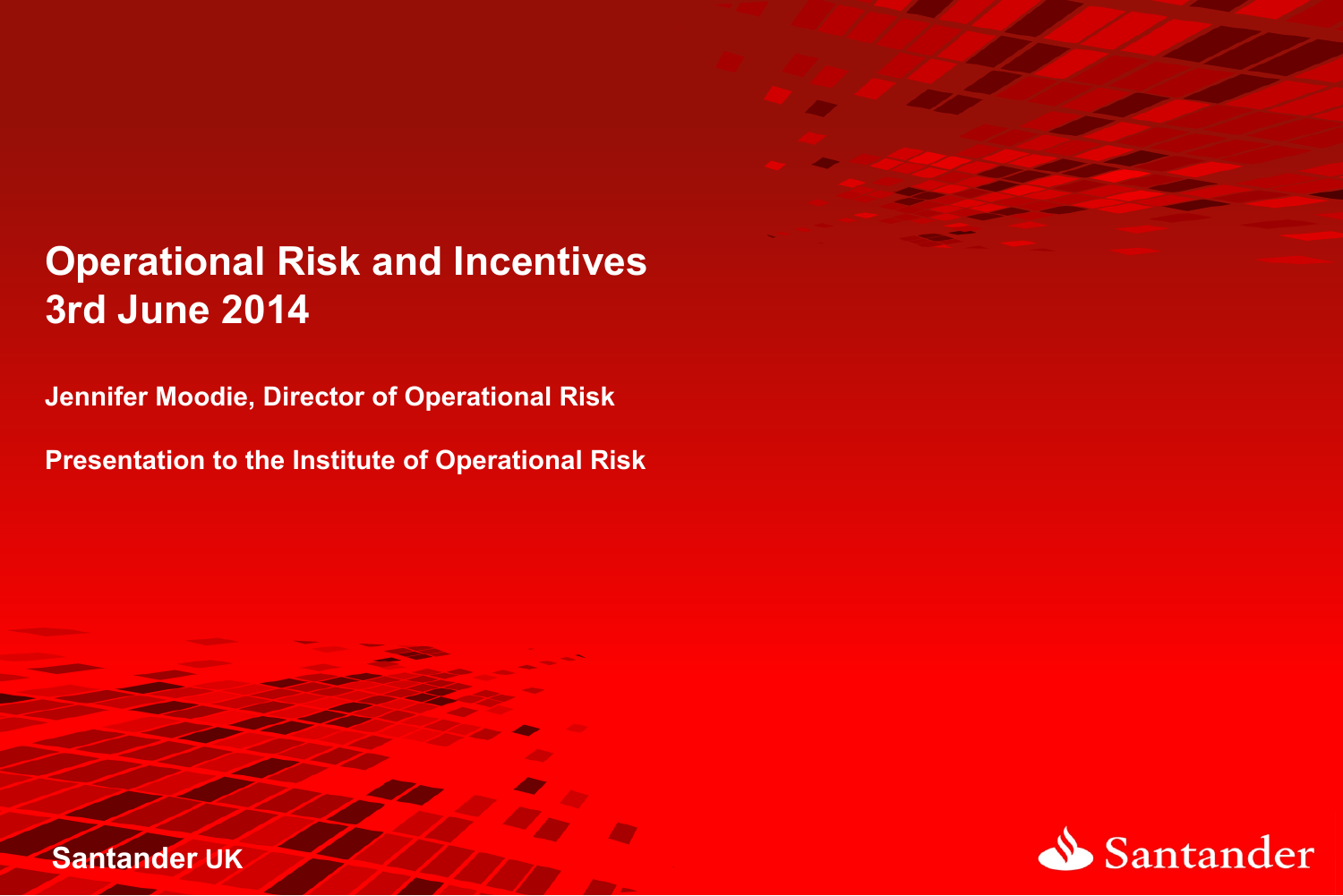- To understand how incentives can be used to benefit Operational Risk Management
- **Provide an overview of Santander UK's approach to use incentives to** improve Operational Risk management
- ! To understand how a "Positive Risk Culture" can be a driver and an enabler for organisations
- ! To provide an overview of I AM RISK and other San UK campaigns to encourage staff to embrace a "Positive Risk Culture"

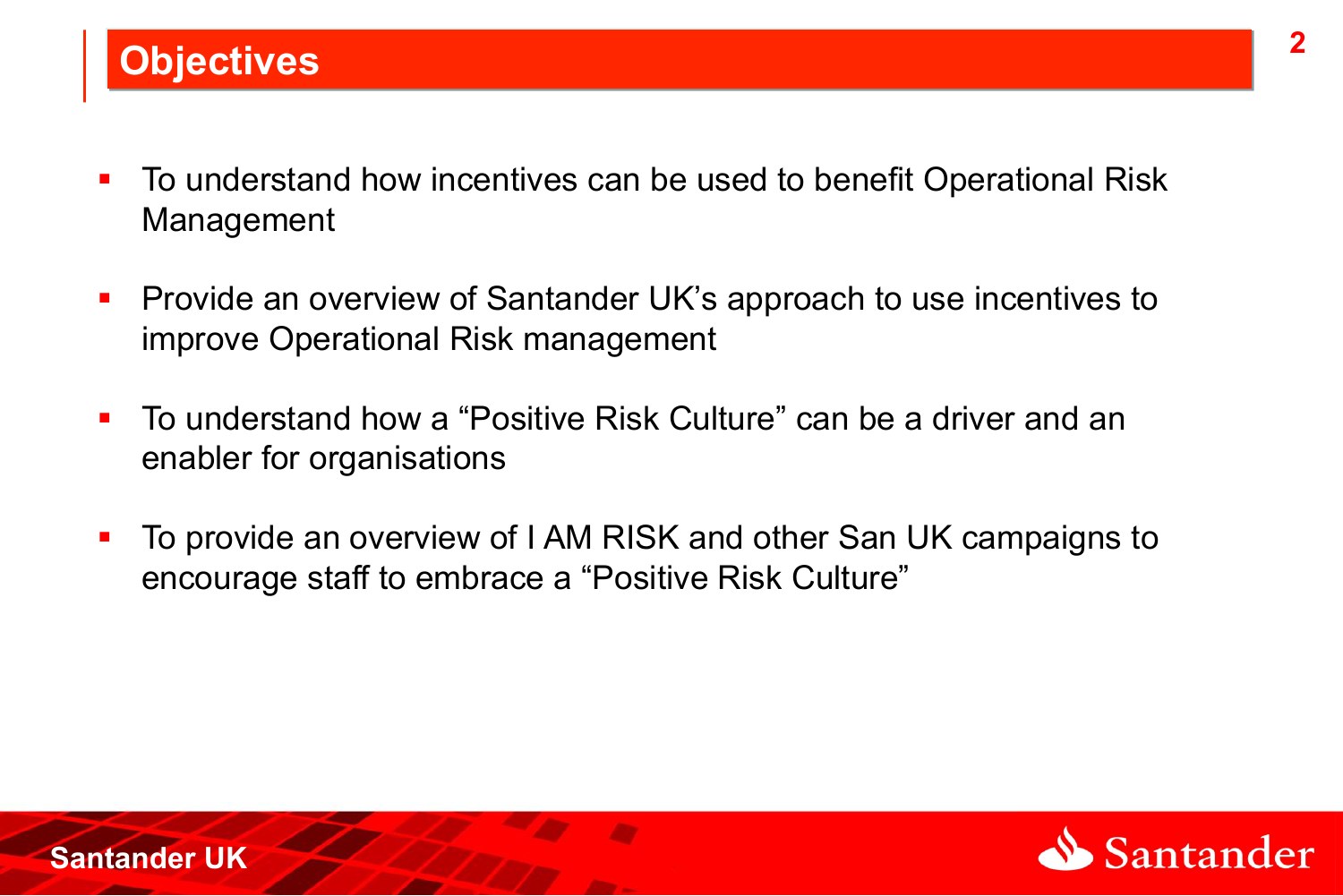### **Long term risk focus is beneficial for organisations**



**How should we incentivise people to focus on a long term risk perspective?** 

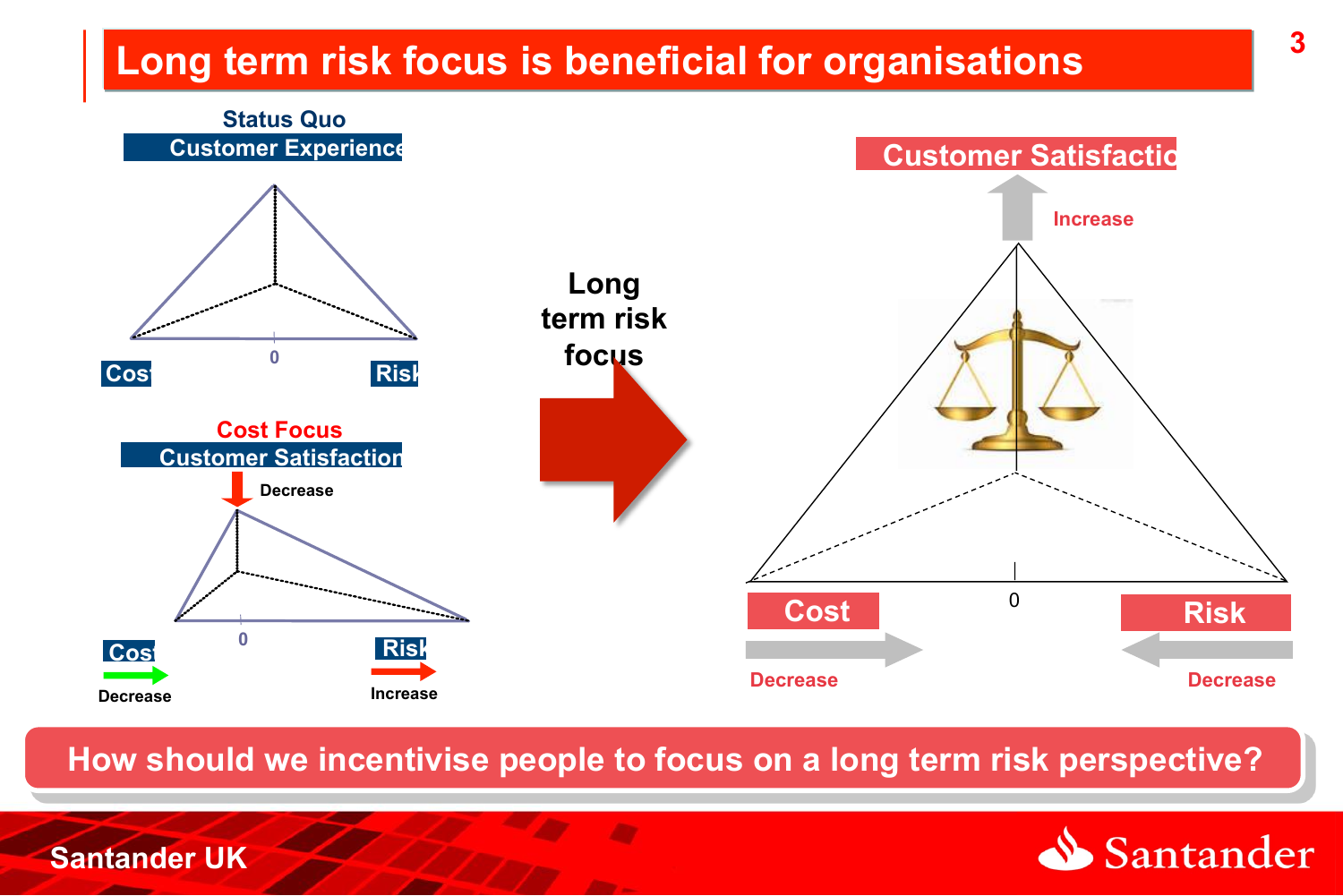## **OR Management does not work if people do not speak up**



**How can we incentivise people to speak up?** 

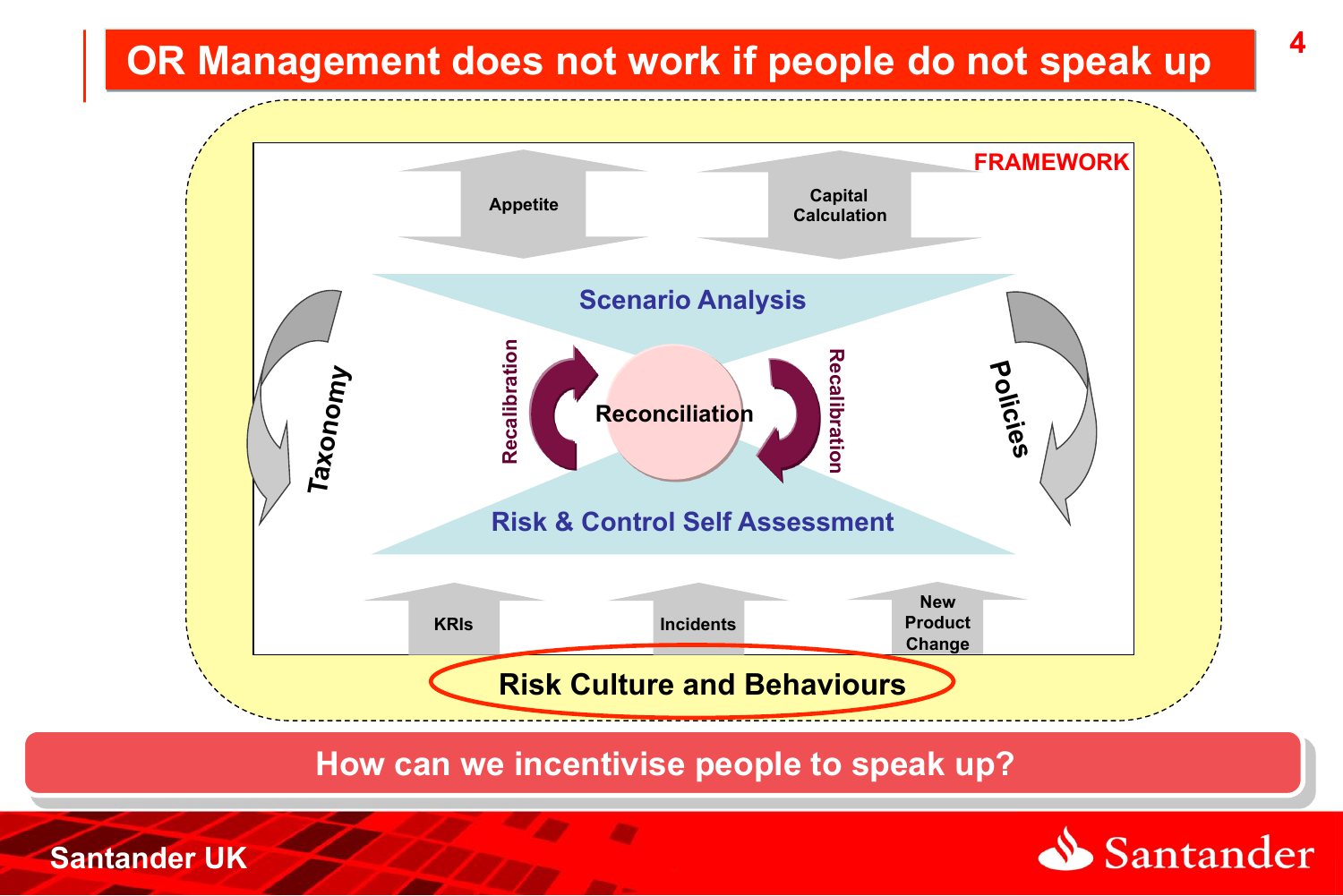### **5 Operational Risk Management impacts all stakeholders**

#### **OUR PEOPLE from job losses and prosecution**

**THE BANK from fines, poor profits and possible closure** 



**OUR CUSTOMERS from mis-selling and poor service**

#### **OUR SHAREHOLDERS investment and faith in our business**

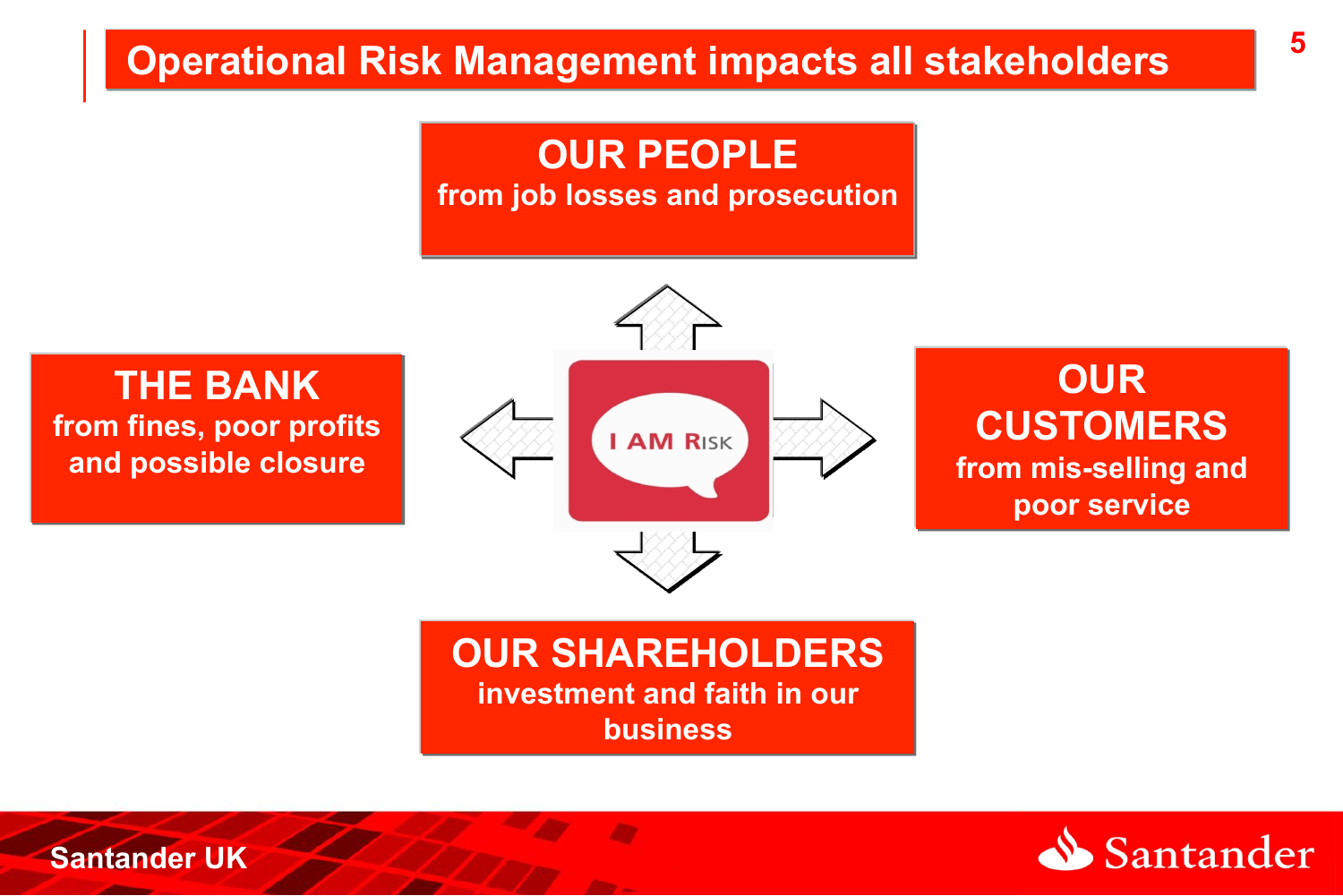### **San UK - I AM RISK Campaign**

- ! To encourage **all employees to act as risk managers** and take an active role in identifying, accessing, managing and reporting risk
- ! The aim is to **empower everyone to take personal responsibility** to identify, assess, manage and report (i.e. Share and escalate) risks



- ! An I AM RISK mailbox and helpline have been set up to **encourage all employees to speak up**, and improve what we deliver to stakeholders
- The mail box should act as a 'catch all' for those wishing to raise issues

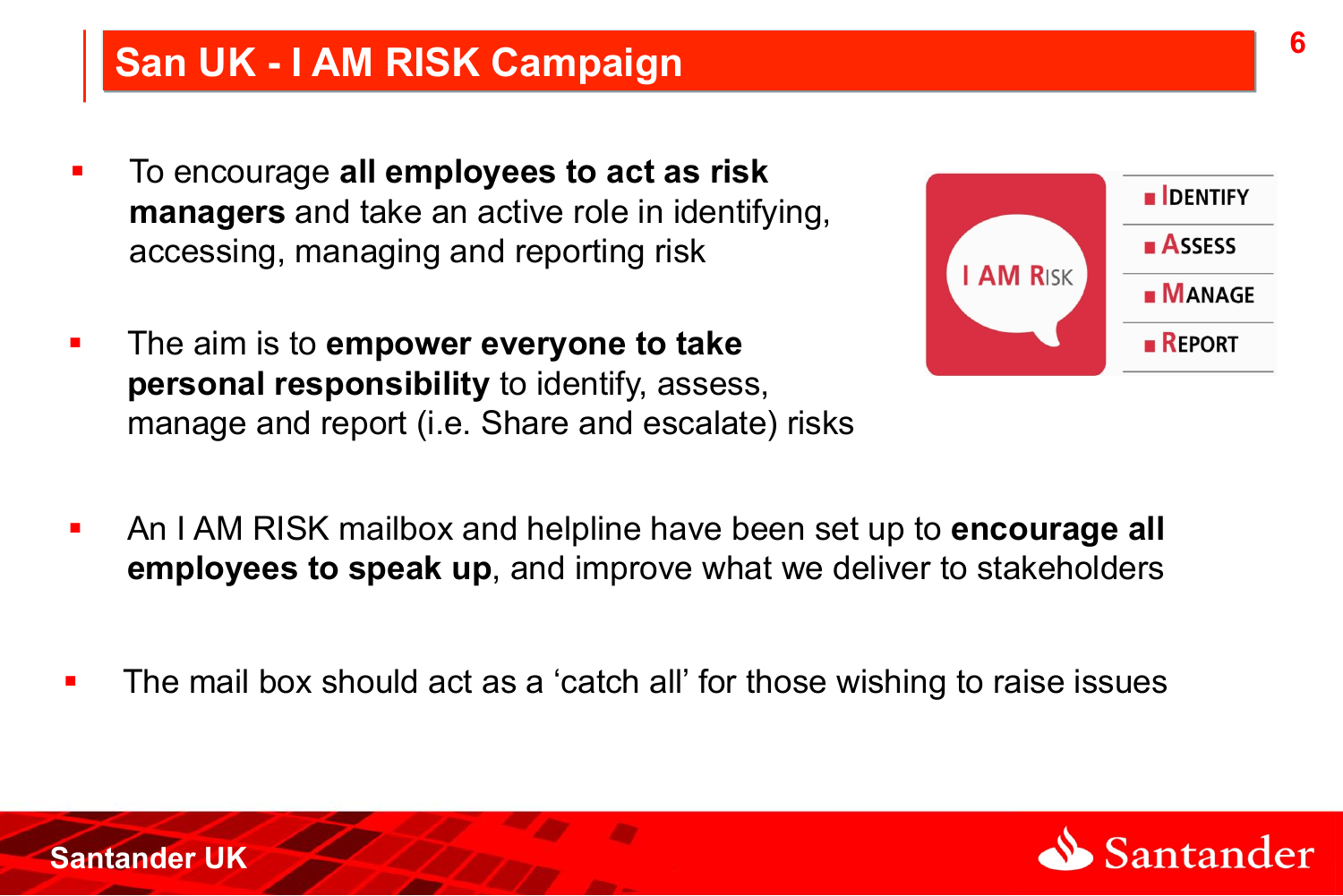### **Positive risk culture and tangible incentives**

#### *Education on what a positive risk culture means…*

- Training courses on why we should care about "doing the right thing" from an Operational Risk Management perspective
- **I.** Integration of risk management into personal development objectives and annual appraisals

#### *Making it as easy as possible to "do the right thing"*

- **EXED:** Availability of multiple communication avenues to raise issues and concerns
- Simple Code of Conduct to provide guidance on good behaviour





**7**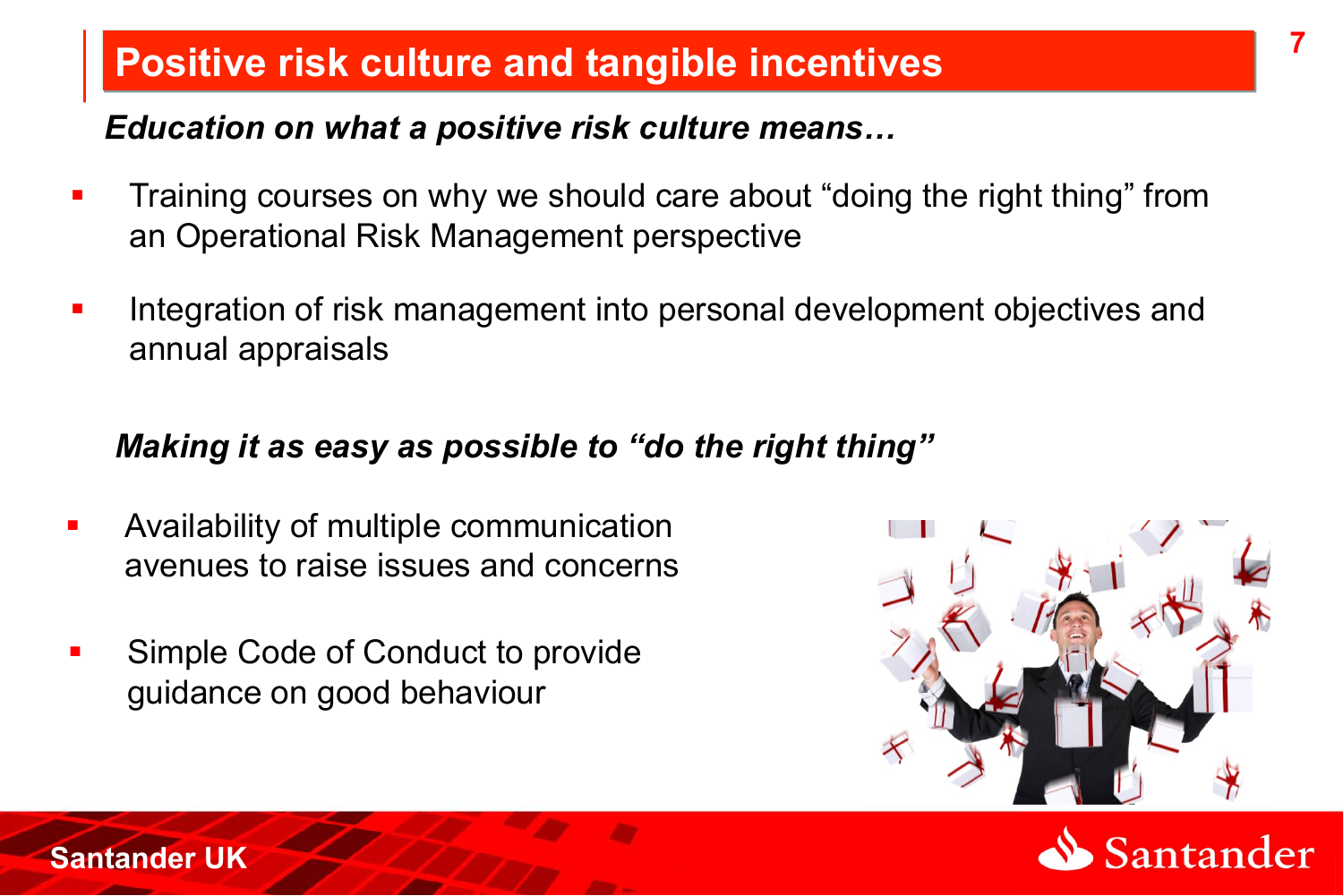### **Positive risk culture and tangible incentives**

#### *What are the tools for incentivisation?*

- **-** Incentivisation of "Good Behaviour" through prizes and recognition awards
- **EXEDEES 12** Actioning of good ideas to demonstrate people can make a difference by speaking up
- **EXT** Annual appraisals affected not just by results but by our behaviour
- **EXECOMMUNICATED COMMUNICATED COMMUNICATED** contracts **Proper** of not speaking up – shifting away from a blame culture to one that encourages speaking up



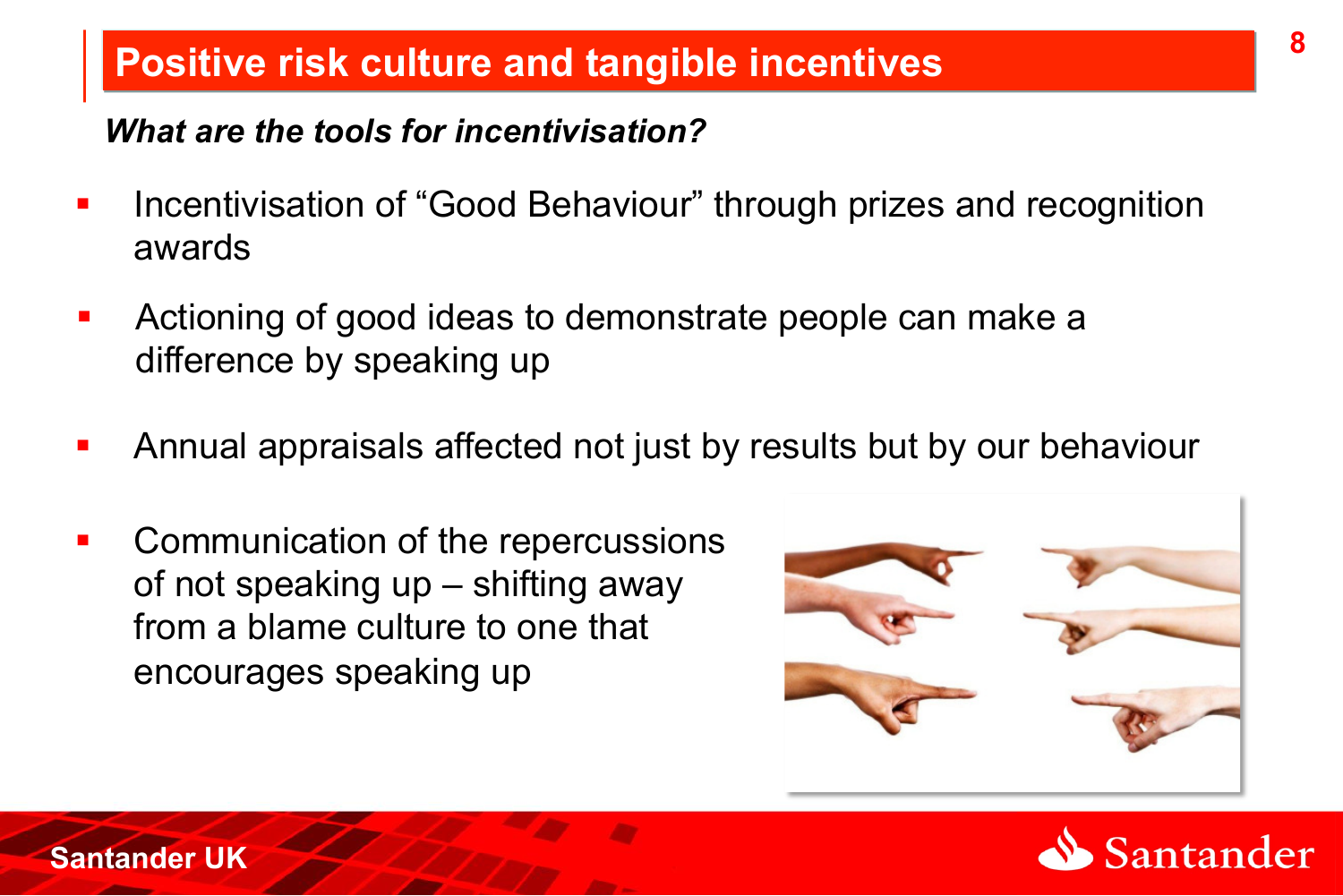### **Encouraging a positive risk culture**

**San UK is committed to encouraging a positive risk culture which drives best Operational Risk Management practice**